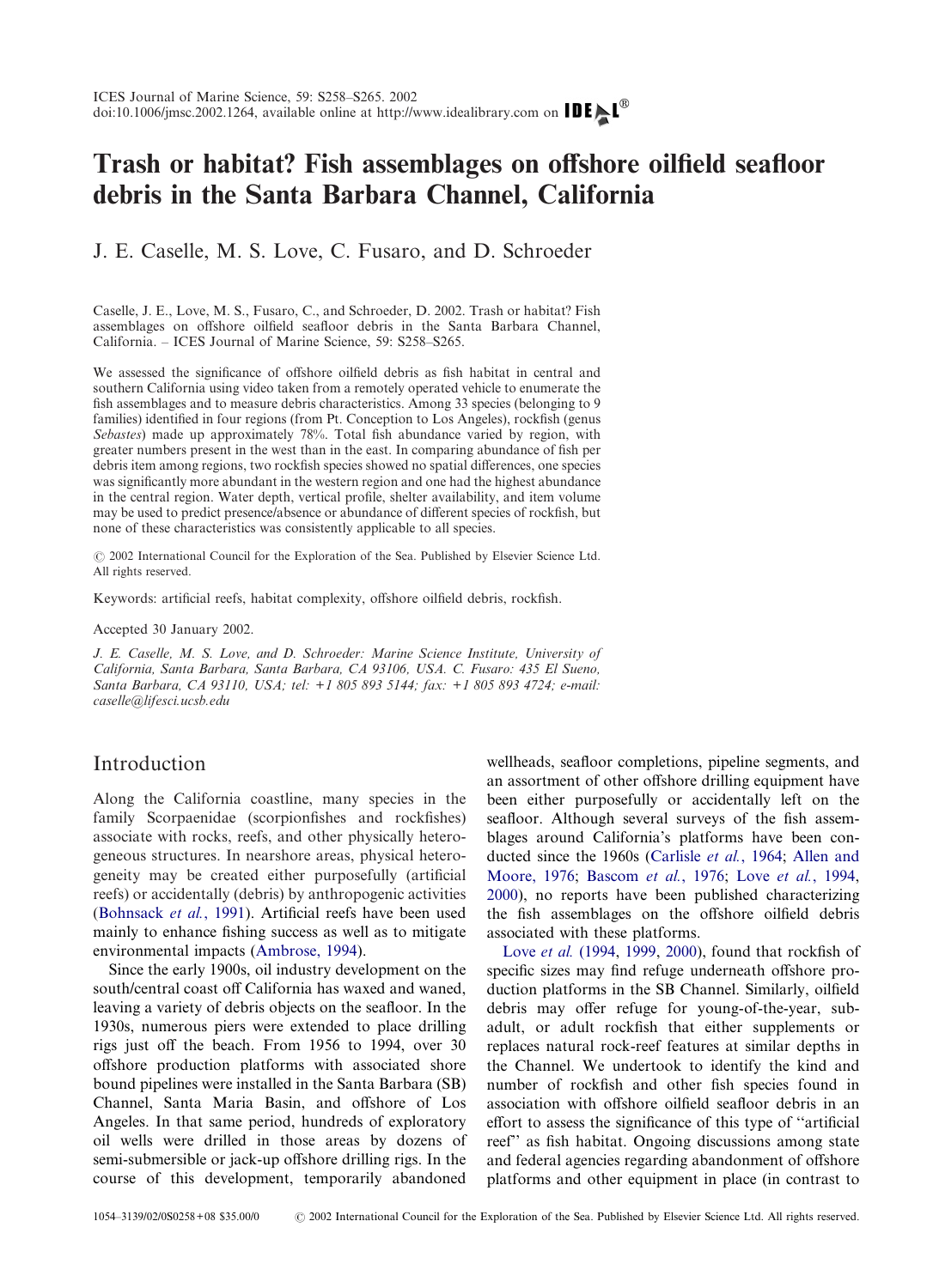<span id="page-1-0"></span>

Figure 1. Map showing location of the offshore oilfield debris in Southern California (Los Angeles region not shown).

removal and shore disposal) may benefit from such an analysis of the role of debris. Further, the current discussion regarding attraction versus production of fish on artificial reefs may benefit from an evaluation of the features of existing structures that are correlated with higher fish abundance or more diverse species composition (see [Carr and Hixon, 1997\)](#page-6-5).

We established two goals. The first was to determine which fish species inhabit the debris. The second was to learn about characteristics that could help in purposeful siting, design, and/or installation of artificial reefs. Thus, we asked two questions: (1) How are rockfishes and other fishes distributed among regions and among debris items, and (2) do certain characteristics offer any predictive value for determining the presence/absence, abundance or species richness of fish?

### Materials and methods

Sachse Engineering Associates, Inc. (SEA) contracted with the Lands Commission to do seafloor debris surveys in the fall–winter of 1989–1990. The surveys spanned the offshore area out to 3 nautical miles from Los Angeles to Point Conception, west of Santa Barbara and focused on specific areas identified by local trawl fisherman as particularly debris-laden: (1) offshore of Long Beach/Los Angeles Harbor; (2) offshore of the Summerland/Carpinteria coastline just west of Ventura;

(3) offshore of Gaviota in the western SB Channel; and (4) near Point Conception at the western edge of the SB Channel [\(Figure 1\)](#page-1-0). The navigation system used was accurate to 2 m [\(SEA, 1991\)](#page-7-3). A KLEIN 5495 digital recording dual-frequency sidescan sonar and GEOMETRICS<sup>®</sup> M-801 Magnetometer were initially deployed in each area to locate any debris with vertical relief and/or metal. Targets with both a sidescan sonar and magnetometer reading of any consequence were revisited with a ROV fitted with a video camera, still camera, and MESOTECH<sup>®</sup> scanning sonar [\(SEA,](#page-7-3) [1991\)](#page-7-3).

We reviewed the videotapes made from the survey to identify and count the rockfish and other fish species filmed on 130 seafloor debris objects. These items were extremely variable in their composition, including pieces of pipe of various sizes, concrete rubble, truck tyres, old lobster traps, and wellheads that rise up vertically from the bottom. We estimated the vertical and horizontal dimensions of each item from ROV operator and observer notes and comments as well as through direct observation on the videotapes. We scored each item with respect to a list of physical characteristics that were considered potentially useful as predictors of fish abundance [\(Table 1\)](#page-2-0).

Using the video images, we identified each fish to species, and counted the number present. Three observers made independent counts of the number of individuals per species and the median value was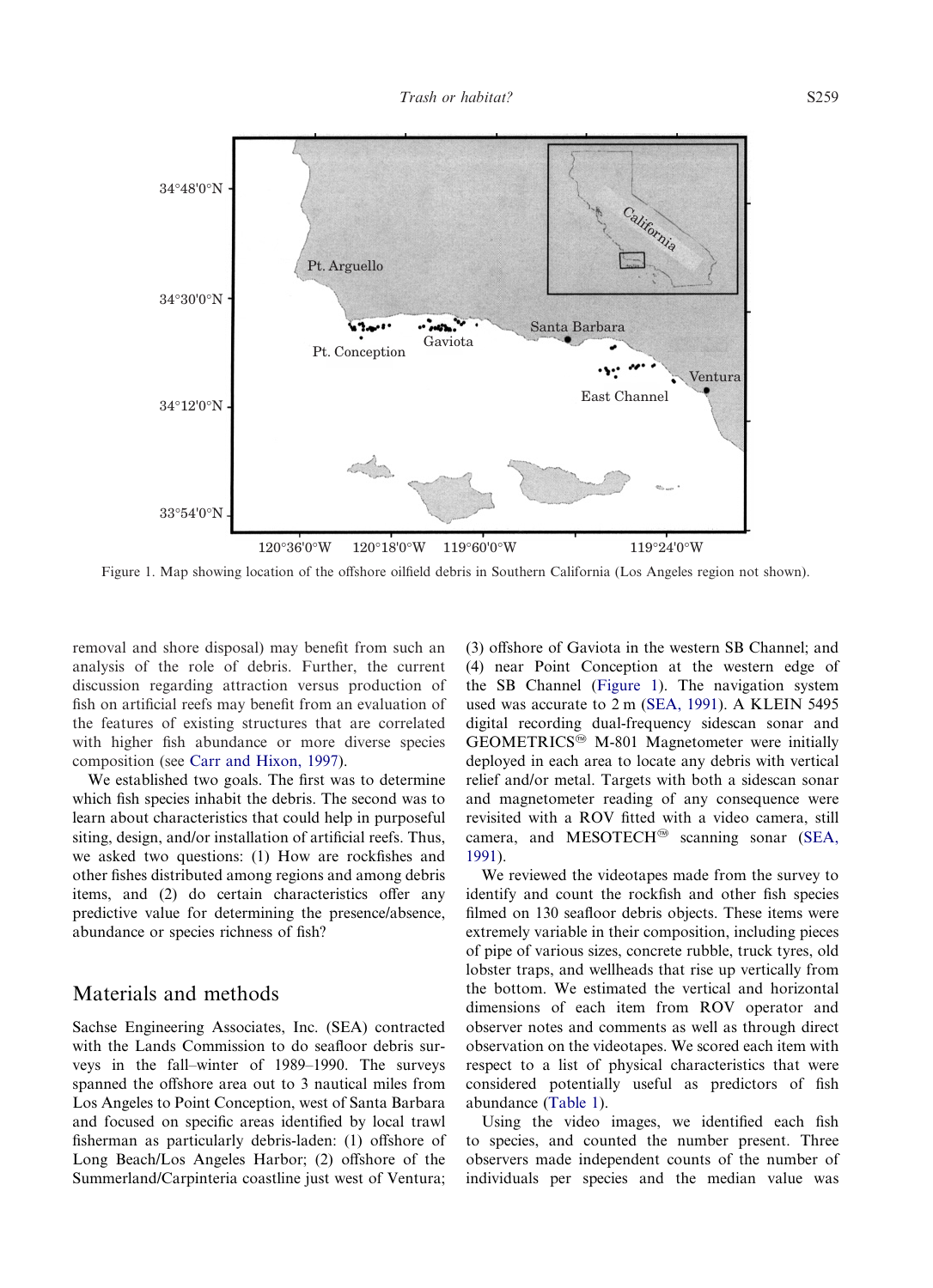<span id="page-2-0"></span>Table 1. Description of the physical characteristics of the offshore oilfield debris measured.

| Characteristic<br>Region<br>Depth (De) | Description<br>One of 4 (see Figure 1)<br>(m)                                                                                                              |
|----------------------------------------|------------------------------------------------------------------------------------------------------------------------------------------------------------|
| Height $(H)$                           | Maximum from substrate (m)                                                                                                                                 |
| Length $(L)$                           | Longest horizontal dimension (m)                                                                                                                           |
| Width (W)                              | Shortest horizontal dimension (m)                                                                                                                          |
| Volume $(V0)$                          | $L*W*H(m^3)$                                                                                                                                               |
| Shelter (Sh)                           | Measure of adult-fish-sized crevices, spaces or holes $(1-3)$                                                                                              |
| Material (Ma)                          | Number of types of materials $(1-3)$                                                                                                                       |
| Fouling (Fo)                           | $(1: \le 1/3$ of surface biofouled, 2: $1/3-2/3$ , 3: $>2/3$ )                                                                                             |
| Visibility (Vi)                        | At time of video imaging (scored $1-3$ )                                                                                                                   |
| Complexity (Co)                        | Sum of scores of H <sup><math>\dagger</math></sup> , L <sup><math>\dagger</math></sup> , W <sup><math>\dagger</math></sup> , Sh, closed/open score, and Ma |

 $\frac{1}{2}$  †Rank classes H, L and W: 1 if dimension >1, 2 if 1 < dimension >2, ..., 5 if dimension >4.

selected as the most appropriate representative value. Generally, the entire item was included in a single shot. Difficulties in counting arose when abundance for a particular species was very high. To minimize error, we segmented the video shot into views or scenes, began the count with a freeze-frame count of a single species, then moved the frames as necessary to pick up additional fish as they entered the scene. The three estimates for large samples varied by no more than 2%, while counts for small samples were virtually identical among video observers.

### Results

#### Regional variation

We observed 33 species belonging to 9 families on the debris in the four regions [\(Table 2\)](#page-3-0). Overall, rockfish (genus *Sebastes*) made up approximately 78% of all species observed. Of these, brown rockfish (*S. auriculatus*) accounted for approximately 25%. The next three most abundant rockfish were olive and yellowtail rockfish (*S. serranoides* and *S. flavidus*), copper rockfish (*S. caurinus*) and vermilion rockfish (*S. miniatus*). Olive and yellowtail rockfish are difficult to distinguish from one another on video tape and so were lumped (hereafter referred to as OYT). For the majority of the analyses, we focused on these four most abundant rockfish species (group). Another common family on the debris was the surfperches (Embiotocidae), which accounted for approximately 7% of all species observed.

Fish assemblages on the debris in the Los Angeles region differed from the other regions in two respects. First, species richness was low [\(Table 2\)](#page-3-0). Second, the species composition deviated markedly. Barred sand bass and blacksmith made up approximately 56% of the total fish observed in the Los Angeles region, while only one OYT rockfish was observed. Because our focus was on rockfish, we chose to drop the Los Angeles region from all analyses of debris characteristics. However, the

almost complete absence of rockfish in this southernmost region remains interesting.

Diversity indices varied among regions and showed a geographic pattern [\(Table 2\)](#page-3-0). Species diversity (H) was highest in the westernmost region (Pt. Conception and Gaviota) and lower in the east. Species richness showed the same general trend.

[Table 3](#page-3-1) compares the percentage of items that were occupied by at least one fish of each species (group) among the three regions. Spatial differences were not significant for any species (group) except for copper rockfish, largely owing to its scarcity in the Santa Barbara region.

Total fish abundance declined from west to east, with Pt. Conception and Gaviota having approximately three times as many fish of all species as Santa Barbara and Los Angeles [\(Table 2\)](#page-3-0). Although the volume of debris items varied slightly, there were no significant differences in the mean volume by region (one-way ANOVA excluding Los Angeles,  $F_{2,92}=0.12$ , p=0.9). Consequently, fish abundance data are presented as number of fish present per item as opposed to number per unit area [\(Table 2\)](#page-3-0).

For comparing mean number of fish per item among regions (ANOVA), we excluded any item that had no fish (of any species) present [\(Table 4\)](#page-4-0). Brown and OYT rockfish showed no significant spatial differences in abundance, although brown rockfish were more than twice as abundant at Pt. Conception and Gaviota than at Santa Barbara, while OYT rockfish showed the opposite trend. Vermilion rockfish were significantly more abundant at Pt. Conception than at Gaviota or Santa Barbara, which were not different from one another. For copper rockfish, Gaviota had the highest abundance followed by Pt. Conception; lowest abundance was recorded at Santa Barbara. All rockfish combined showed a slight (non-significant) trend of higher abundance in the west and lower abundance towards the east. This same pattern was strong and significant for non-rockfish. Abundance of non-rockfish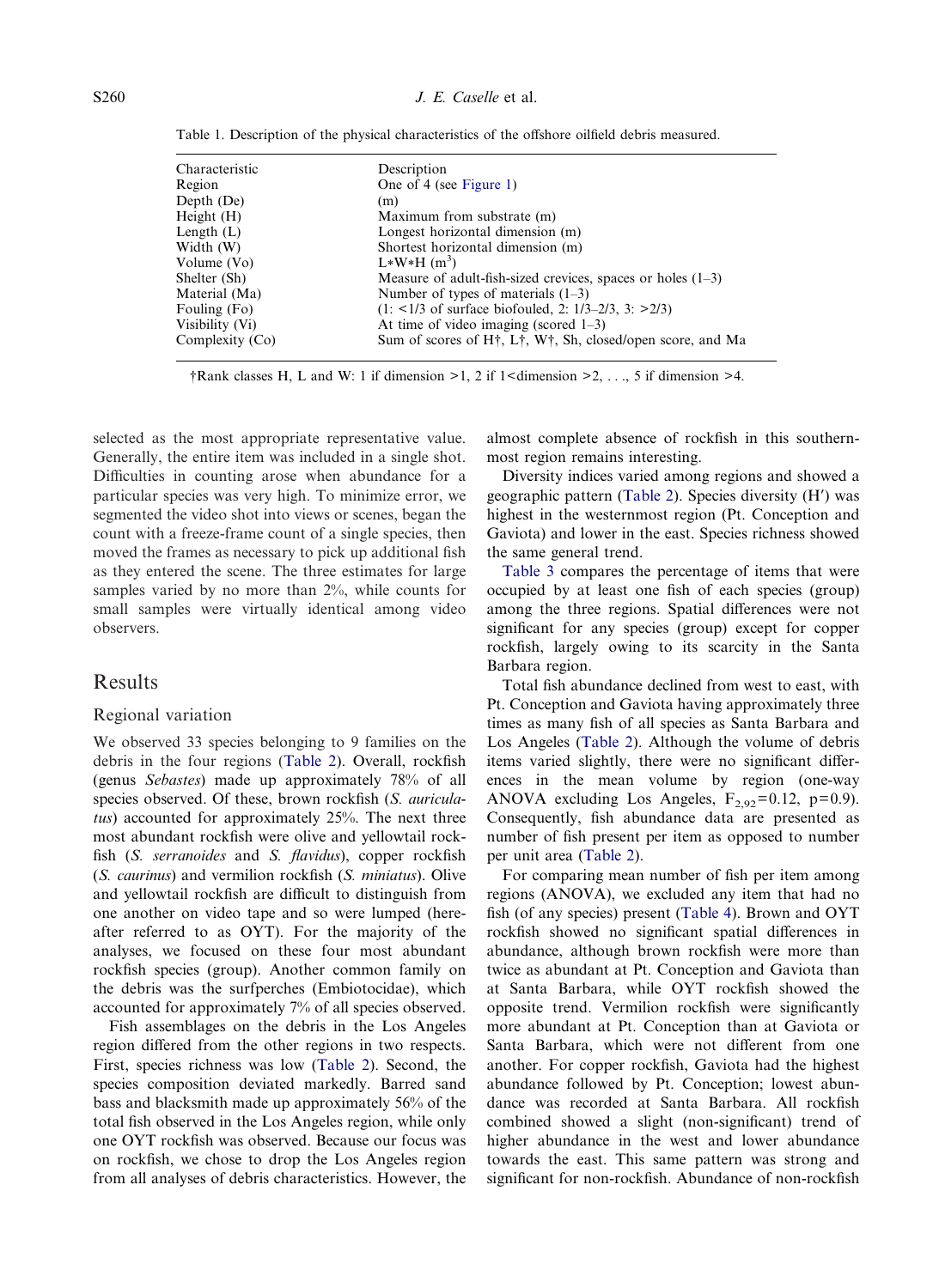|                       | PC           | G              | <b>SB</b>      | LA             | Total      |
|-----------------------|--------------|----------------|----------------|----------------|------------|
| No. debris items      | 26           | 39             | 30             | 35             | 130        |
| Brown rockfish        | 245 (17.2)   | 481 (36.5)     | 144(33.0)      | $\Omega$       | 870 (24.3) |
| Unidentified rockfish | 398 (28.0)   | 323 (24.5)     | 27(6.2)        | $\overline{0}$ | 748 (20.9) |
| <b>OYT</b>            | 62(4.4)      | 38(2.9)        | 199(45.6)      | 1(0.2)         | 300(8.4)   |
| Copper rockfish       | 62(4.4)      | 192 (14.6)     | 23 (5.3)       | $\theta$       | 277(7.7)   |
| Juvenile rockfish     | 244 (17.1)   | $\overline{0}$ | 7 (1.6)        | $\mathbf{0}$   | 251(7.0)   |
| Unidentified fish     | 97(6.8)      | 34(2.6)        | 5(1.1)         | 28(6.9)        | 164(4.6)   |
| Unidentified perch    | 142(10.0)    | 2(0.2)         | 2 (0.4)        | 51 (12.6)      | 197(5.5)   |
| Barred sand bass      | 1(0.1)       | 16 (1.2)       | $\mathbf{0}$   | 113(27.8)      | 130(3.6)   |
| Blacksmith            | $\mathbf{0}$ | $\mathbf{0}$   | $\mathbf{0}$   | 118(29.0)      | 118(3.3)   |
| Juvenile blacksmith   | $\theta$     | $\mathbf{0}$   | $\mathbf{0}$   | 71 (17.4)      | 71(2.0)    |
| Vermilion rockfish    | 43(3.0)      | 25(1.9)        | 3(0.7)         | 0              | 71 (2.0)   |
| Bocaccio              | 52 (3.6)     | 11(0.9)        | 5 (1.1)        | $\theta$       | 68 (1.9)   |
| Calico rockfish       | 6(0.4)       | 54 (4.1)       | 3(0.7)         | $\theta$       | 63(1.8)    |
| Blue rockfish         | 21 (1.5)     | 18 (1.4)       | $\mathbf{0}$   | $\mathbf{0}$   | 39 (1.1)   |
| Widow rockfish        | 15(1.1)      | 22 (1.7)       | 1(0.2)         | $\mathbf{0}$   | 38(1.1)    |
| Pile surfperch        | 9(0.6)       | 9(0.7)         | 1(0.2)         | 10(2.5)        | 29(0.8)    |
| Flag rockfish         | $\theta$     | 23(1.7)        | 2(0.5)         | $\mathbf{0}$   | 25(0.7)    |
| Halfbanded rockfish   | 1(0.1)       | 12(0.9)        | $\mathbf{0}$   | $\theta$       | 13(0.4)    |
| Greenspotted rockfish | 0            | 8(0.6)         | $\overline{0}$ | $\overline{0}$ | 8(0.2)     |
| White surfperch       | $\theta$     | 8 (0.6)        | $\theta$       | $\theta$       | 8(0.2)     |
| Black surfperch       | $\theta$     | $\theta$       | $\theta$       | 8(2.0)         | 8(0.2)     |
| Sharpnose surfperch   | 2(0.1)       | 5(0.4)         | $\theta$       | $\Omega$       | 7(0.2)     |
| California sheephead  | 5(0.4)       | $\mathbf{0}$   | $\theta$       | 2(0.5)         | 7(0.2)     |
| Kelp rockfish         | $\mathbf{0}$ | 6(0.5)         | $\mathbf{0}$   | $\mathbf{0}$   | 6(0.2)     |
| Canary rockfish       | 6(0.4)       | $\mathbf{0}$   | $\overline{0}$ | $\theta$       | 6(0.2)     |
| Gopher rockfish       | 4(0.3)       | $\mathbf{0}$   | $\overline{0}$ | $\theta$       | 4(0.1)     |
| Rubberlip surfperch   | 1(0.1)       | 3(0.2)         | $\mathbf{0}$   | $\theta$       | 4(0.1)     |
| Blackeye goby         | $\theta$     | 1(0.1)         | 2(0.5)         | $\theta$       | 3(0.1)     |
| Painted greenling     | 2(0.1)       | $\mathbf{0}$   | 1(0.2)         | $\theta$       | 3(0.1)     |
| Kelp bass             | $\mathbf{0}$ | $\mathbf{0}$   | $\mathbf{0}$   | 3(0.7)         | 3(0.1)     |
| Lingcod               | 2(0.1)       | $\theta$       | $\mathbf{0}$   | $\overline{0}$ | 2(0.1)     |
| Speckled rockfish     | 0            | 1(0.1)         | $\theta$       | $\overline{0}$ | $1(-0.1)$  |
| Black rockfish        | $\theta$     | $\Omega$       | 1(0.2)         | $\theta$       | $1(-0.1)$  |
| Thornback             | $\theta$     | $\Omega$       | $\overline{0}$ | 1(0.2)         | $1 (-0.1)$ |
| California halibut    | $\theta$     | $\theta$       | $\mathbf{0}$   | 1(0.2)         | $1(-0.1)$  |
| Kelp greenling        | 1(0.1)       | $\Omega$       | $\Omega$       | $\theta$       | $1(-0.1)$  |
| Total                 | 1423         | 1317           | 436            | 407            | 3583       |
| Species richness      | 20           | 21             | 13             | 9              | 33         |
| Diversity (H')        | 1.9          | 1.8            | 1.2            | 1.0            | 2.1        |

<span id="page-3-0"></span>Table 2. Number of marine oilfield debris items investigated and species list (OYT: olive and yellowtail rockfish) showing numbers and percent of total numbers (in parentheses) of all fish observed by region (PC: Pt. Conception; G: Gaviota; SB: Santa Barbara; LA: Los Angeles).

at Pt. Conception was 12 times greater than at Gaviota and 43 times higher than at Santa Barbara.

<span id="page-3-1"></span>Table 3. Percentage of items colonized by at least one fish of listed species (groups), with chi-squared tests on differences in proportion and associated p-values.

#### Variation among debris items

Between 0 and 9 species were present per debris item with a mean of  $2.1 \pm 0.2$ . However, some species were very patchily distributed. For example, of the 244 juvenile rockfish observed at Pt. Conception, 240 were found on a single item. We used stepwise multiple regression to understand debris characteristics that

|                    | PС | G  | SВ | $\gamma^2$ | р      |
|--------------------|----|----|----|------------|--------|
| Brown rockfish     | 42 | 51 | 50 | 0.6        | 0.76   |
| OYT                | 35 | 21 | 23 | 1.7        | 0.42   |
| Vermilion rockfish | 27 | 28 | 10 | 3.8        | 0.15   |
| Copper rockfish    | 42 | 53 | 10 | 14.5       | 0.0007 |
| All rockfish       | 67 | 80 | 77 | 5.6        | 0.06   |
| Non-rockfish       | 46 | 39 | 27 | 2.3        | 0.31   |
|                    |    |    |    |            |        |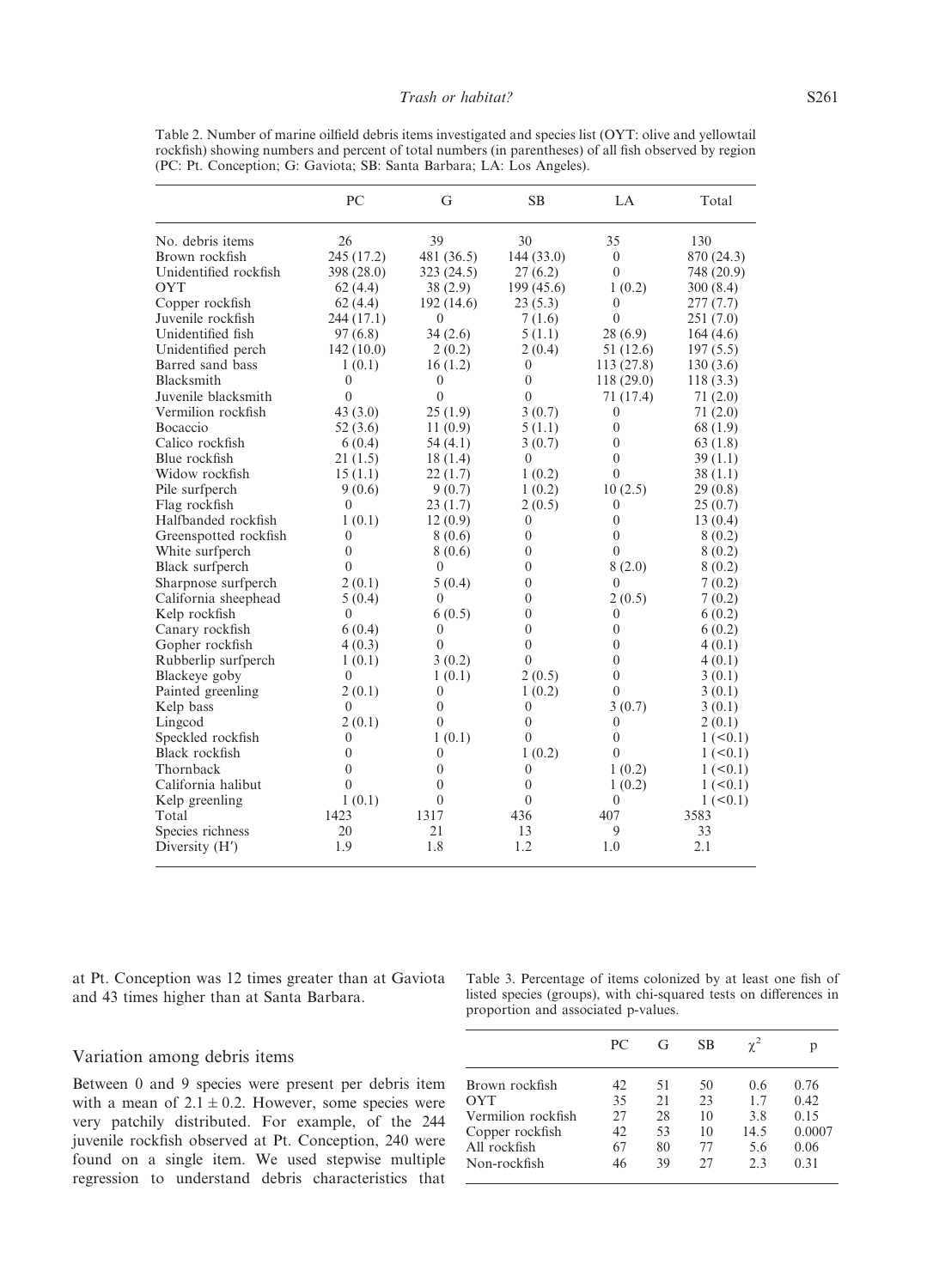<span id="page-4-0"></span>Table 4. A. Mean number of fish per item (s.e.) by region and F-ratio and p-values from one-way ANOVA tests of differences between locations (only items having at least one fish of any species present were used to calculate means). B. Pairwise t-tests on means where ANOVA indicated significant differences (lines connect regions that were not significantly different from one another).

|                    | PC            | G            | <b>SB</b>   | F    | p     |
|--------------------|---------------|--------------|-------------|------|-------|
| $\mathsf{A}$ .     |               |              |             |      |       |
| Brown rockfish     | 14.41 (4.59)  | 13.36 (4.24) | 5.76(2.98)  | 1.21 | 0.3   |
| OYT                | 3.65(1.55)    | 1.06(0.50)   | 7.96(6.36)  | 1.04 | 0.4   |
| Vermilion rockfish | 2.35(1.20)    | 0.69(0.25)   | 0.12(0.07)  | 4.21 | 0.01  |
| Copper rockfish    | 3.65(1.07)    | 5.33(1.18)   | 0.92(0.80)  | 4.42 | 0.01  |
| All rockfish       | 52.35 (14.22) | 33.94 (6.96) | 16.64(9.27) | 2.92 | 0.06  |
| Non-rockfish       | 31.35 (15.49) | 2.64(0.98)   | 0.72(0.32)  | 6.55 | 0.002 |
| <b>B.</b>          |               |              |             |      |       |
|                    | SВ            | PС           | G           |      |       |
| Copper rockfish    |               |              |             |      |       |
| Vermilion rockfish |               |              |             |      |       |
| All rockfish       |               |              |             |      |       |
| Non-rockfish       |               |              |             |      |       |

<span id="page-4-1"></span>Table 5. Results (partial  $r^2$ ) of forward stepwise multiple regression analysis of debris characteristics (see [Table 1](#page-2-0)) explaining variance in species richness and abundance of four (groups of) rockfish species and non-rockfish (— criterion for inclusion not met; \*p<0.05; \*\*p<0.01; \*\*\*p<0.001).

| Source | Richness  | Brown     | OYT       | Vermilion | Copper                   | Non-rockfish             |
|--------|-----------|-----------|-----------|-----------|--------------------------|--------------------------|
| De     | _         |           |           | _         | $0.10***$                | _                        |
| Н      | $\cdots$  | $0.13***$ | $0.12***$ | $\cdots$  |                          | $0.03*$                  |
| W      | _         | _         | ___       | _         | $\overline{\phantom{a}}$ | _                        |
| L      | _         | _         | _         | _         | $\overline{\phantom{a}}$ | $\overline{\phantom{a}}$ |
| Vo     | $\cdots$  |           |           | $\cdots$  |                          | $0.30***$                |
| Sh     | $0.06**$  | __        | _         | $0.06**$  | $0.02*$                  | $0.04**$                 |
| Co     | $0.29***$ | _         | ___       |           | $0.23***$                | $0.05**$                 |

could explain variability in species richness. The results indicated that both complexity and availability of shelter related significantly and positively to species richness [\(Table 5\)](#page-4-1).

Our next question was whether differences in characteristics existed between items on which particular species were present and items where they were not present. To test for differences among class and continuous variables, we compared the mean values of each character using the chi-squared test and Student's t-test, respectively [\(Table 6\)](#page-5-0). A sequential Bonferroni correction was applied for multiple comparisons according to [Rice \(1989\).](#page-7-4) Significance levels were adjusted based on all tests (i.e. chi-squared tests and t-tests; n=60; for each test d.f.  $= 94$ ).

Water depth was important only for copper rockfish (presence: mean depth=189 m; absence: 145 m). Vertical profile (height) was significantly larger for items with brown and OYT rockfish than items without these fish. Although volume was not significantly different for any species (group), debris with fish present always had a larger volume than debris with no fish present. Complexity was significantly different for three rockfish species (groups) considered and for all rockfish combined. In all cases, items with rockfish and non-rockfish present had greater complexity than items with no fish belonging to these groups present. Similarly, higher average shelter scores also predict the presence of most species groups.

In general, the features predicting whether or not species were present on particular items also tended to explain their abundance on those items. Vertical profile was positively and significantly related to the abundance of both brown and OYT rockfish. Shelter was positively related to the abundance of vermilion rockfish whereas shelter, complexity, and water depth were all significant for copper rockfish. Non-rockfish abundance was related to vertical profile, volume, shelter, and complexity. Although these debris characteristics were significant in the multiple regression models, the amount of variance explained was quite low, as indicated by the partial r <sup>2</sup> terms [\(Table 5\)](#page-4-1).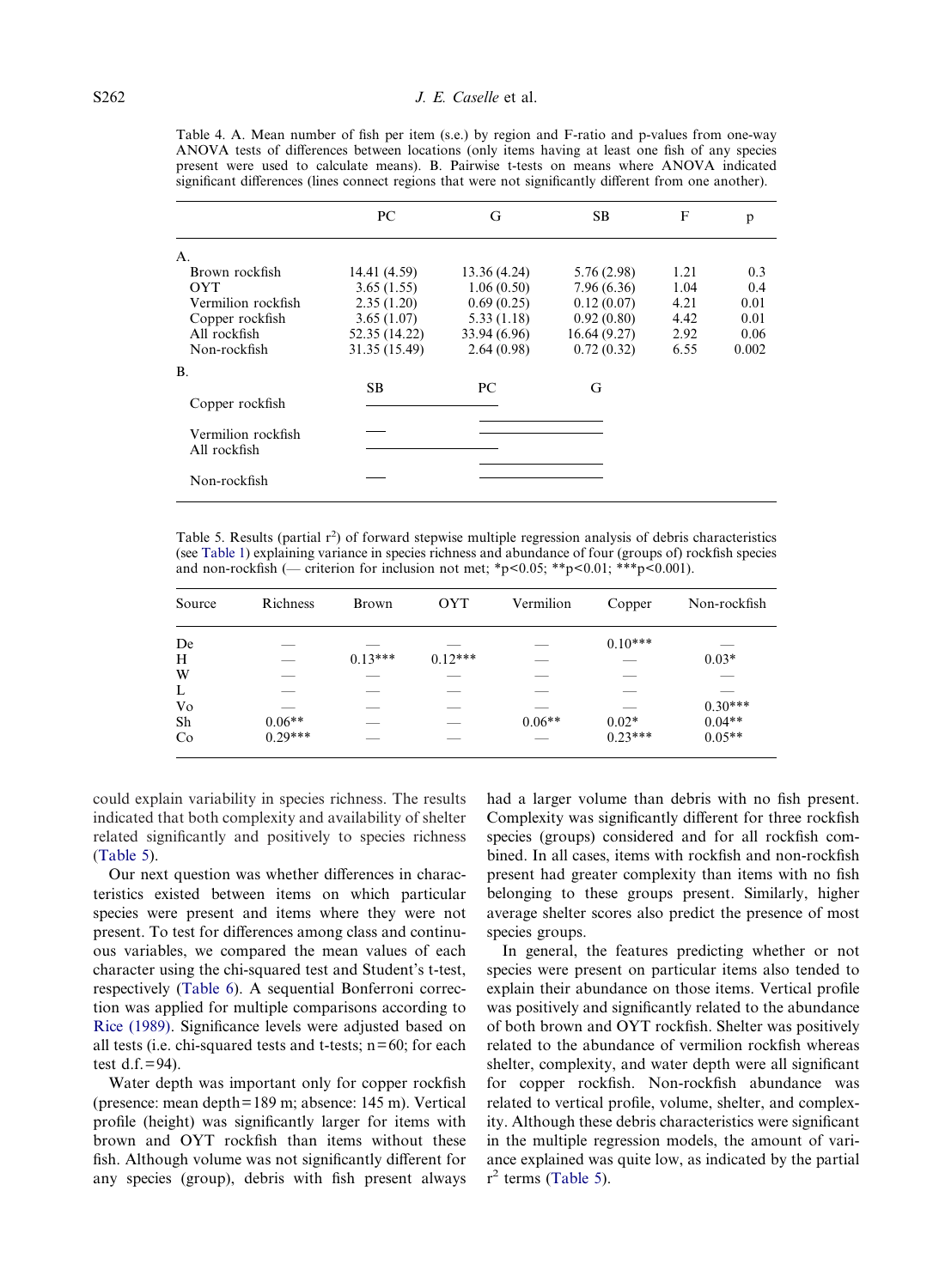<span id="page-5-0"></span>Table 6. Characteristics (see [Table 1](#page-2-0)) of debris with fish present  $(+)$  and absent  $(-)$  by taxon (pairs shown in bold were significantly different after applying Bonferroni sequential correction; p<0.05; see also text); A. Means and s.e. in parentheses (Student's t-test). B. Mean scores (chi-squared test).

|                           | Brown                 |                        | Vermilion              |                        | Copper                |                        | <b>OYT</b>             |                        | All rockfish          |                        | Non-rockfish           |                        |
|---------------------------|-----------------------|------------------------|------------------------|------------------------|-----------------------|------------------------|------------------------|------------------------|-----------------------|------------------------|------------------------|------------------------|
|                           |                       | $^{+}$                 |                        | $^{+}$                 |                       | $^{+}$                 |                        | $^{+}$                 |                       | $^{+}$                 |                        | $+$                    |
| No. of items              | 50                    | 46                     | 75                     | 21                     | 61                    | 35                     | 72                     | 24                     | 28                    | 68                     | 61                     | 35                     |
| A. Continuous variables   |                       |                        |                        |                        |                       |                        |                        |                        |                       |                        |                        |                        |
| De                        | 161<br>(9)            | 160<br>(8)             | 156<br>(7)             | 179<br>(12)            | 144<br>(8)            | 189<br>(8)             | 171<br>(7)             | 133<br>(9)             | 147<br>(13)           | 167<br>(7)             | 164<br>(8)             | 155<br>(11)            |
| H                         | 1.3<br>(0.2)          | 2.8<br>(0.4)           | 1.7<br>(0.2)           | 3.1<br>(0.6)           | 1.8<br>(0.3)          | 2.3<br>(0.3)           | 1.5<br>(0.2)           | 3.4<br>(0.6)           | 1.2<br>(0.2)          | 2.4<br>(0.3)           | 2.0<br>(0.3)           | 2.0<br>(0.3)           |
| W                         | 1.2                   | 1.8                    | 1.3                    | 2.0                    | 1.1                   | 2.1                    | 1.4                    | 1.7                    | 1.1                   | 1.6                    | 1.4                    | 1.6                    |
| L                         | (0.1)<br>6.5          | (0.2)<br>4.1           | (0.1)<br>5.4           | (0.3)<br>5.2           | (0.1)<br>5.9          | (0.3)<br>4.4           | (0.1)<br>5.8           | (0.3)<br>4.2           | (0.2)<br>4.3          | (0.2)<br>5.8           | (0.2)<br>5.7           | (0.2)<br>4.8           |
| Vo                        | (2.1)<br>8.1          | (0.5)<br>22.4          | (1.4)<br>10.7          | (1.0)<br>30.3          | (1.7)<br>9.8          | (0.5)<br>24.0          | (1.5)<br>10.1          | (1.7)<br>29.7          | (1.1)<br>4.0          | (1.5)<br>19.5          | (1.7)<br>13.1          | (0.8)<br>18.3          |
| Co                        | (2.4)<br>9.3<br>(0.4) | (5.2)<br>12.1<br>(0.4) | (2.5)<br>10.0<br>(0.3) | (9.2)<br>12.9<br>(0.7) | (2.4)<br>9.6<br>(0.4) | (6.4)<br>12.5<br>(0.5) | (1.9)<br>10.1<br>(0.4) | (9.6)<br>12.4<br>(0.6) | (1.1)<br>8.7<br>(0.6) | (3.9)<br>11.5<br>(0.4) | (3.0)<br>10.1<br>(0.4) | (5.9)<br>11.7<br>(0.5) |
| <b>B.</b> Class variables |                       |                        |                        |                        |                       |                        |                        |                        |                       |                        |                        |                        |
| Sh                        | 1.86                  | 2.52                   | 2.03                   | 2.71                   | 1.92                  | 2.63                   | 2.06                   | 2.54                   | 1.61                  | 2.41                   | 1.97                   | 2.54                   |
| Ma                        | 1.20                  | 1.28                   | 1.23                   | 1.29                   | 1.20                  | 1.31                   | 1.19                   | 1.38                   | 1.18                  | 1.26                   | 1.18                   | 1.34                   |
| Fo                        | 2.06                  | 2.33                   | 2.12                   | 2.43                   | 2.11                  | 2.31                   | 2.08                   | 2.50                   | 2.07                  | 2.24                   | 2.11                   | 2.31                   |
| Vi                        | 2.24                  | 2.30                   | 2.20                   | 2.52                   | 2.20                  | 2.40                   | 2.19                   | 2.50                   | 2.39                  | 2.22                   | 2.18                   | 2.43                   |

## Discussion

Out of a total of 33 species observed, 85% of all individuals belonged to one of two families with quite different feeding modes: rockfishes (78%) are primarily benthic predators, while surfperches (7%) are generally more mobile, algal grazers. Species composition on the offshore oilfield debris was generally similar to that found on offshore oil platforms in the same region and at similar depths (Love *et al*[., 2000\)](#page-7-1). Rockfishes made up approximately 90% of all fish seen on platforms, with greenlings (Hexagrammidae) and surfperches as the next most abundant groups. Most rockfish observed on the debris were adults, whereas juveniles were largely restricted to a single piece of debris in the Pt. Conception region. Rockfish juveniles are extremely clumped on oil platforms as well (Love *et al.*[, 2000\)](#page-7-1).

In general, abundance, species richness, and species diversity on debris were greater in the western region(s) and less in the eastern part of the Santa Barbara Channel. Given that the average debris characteristics did not differ among regions in any systematic manner, the differences in fish assemblages observed are likely due to water mass differences or other environmental conditions.

The survey was conducted in an area with a complex oceanographic regime. The Santa Barbara Channel is semi-enclosed and east–west facing, bordered by the Northern Channel Islands on the south and the mainland on the North**.** It is embedded within the much larger California–Baja California coastal current regime [\(Brink and Muench, 1986;](#page-6-6) [Hickey, 1992\)](#page-7-5). Surface waters to the west of the Channel are typically cool because of the California Current flowing equatorward from high latitudes year-round and upwelling in the Point Conception region during spring and summer. At the same time, the cyclonic circulation pattern in the southern California bight brings warm water flowing poleward along the coast from the east of the Santa Barbara Channel. In general, water is cooler and more productive in the regions of Point Conception and Gaviota than at Santa Barbara or Los Angeles. Oil platforms north of Pt. Conception harbour far more juvenile rockfishes as well as a higher density and biomass of all species than those in the Santa Barbara Channel and these geographic differences have been related to differences in water masses between the two regions [\(Love](#page-7-1) *et al*[., 2000\)](#page-7-1).

The percentage of debris items in each region occupied by at least one individual of the species investigated did not vary geographically – with one exception. Copper rockfish occupied a greater percentage of items in the western regions than in the east. This species appears to avoid warmer waters and although they do range into southern California, they tend to occur deep in the eastern part of the Santa Barbara Channel [\(Love](#page-7-6) *et al*[., 2002\)](#page-7-6). The lack of a geographic pattern in most presence/absence data suggests that all more common rockfish species have a chance of associating with offshore oilfield debris. That is, no region was out of a species range. Thus, the differences in fish abundance in the different regions are more likely due to the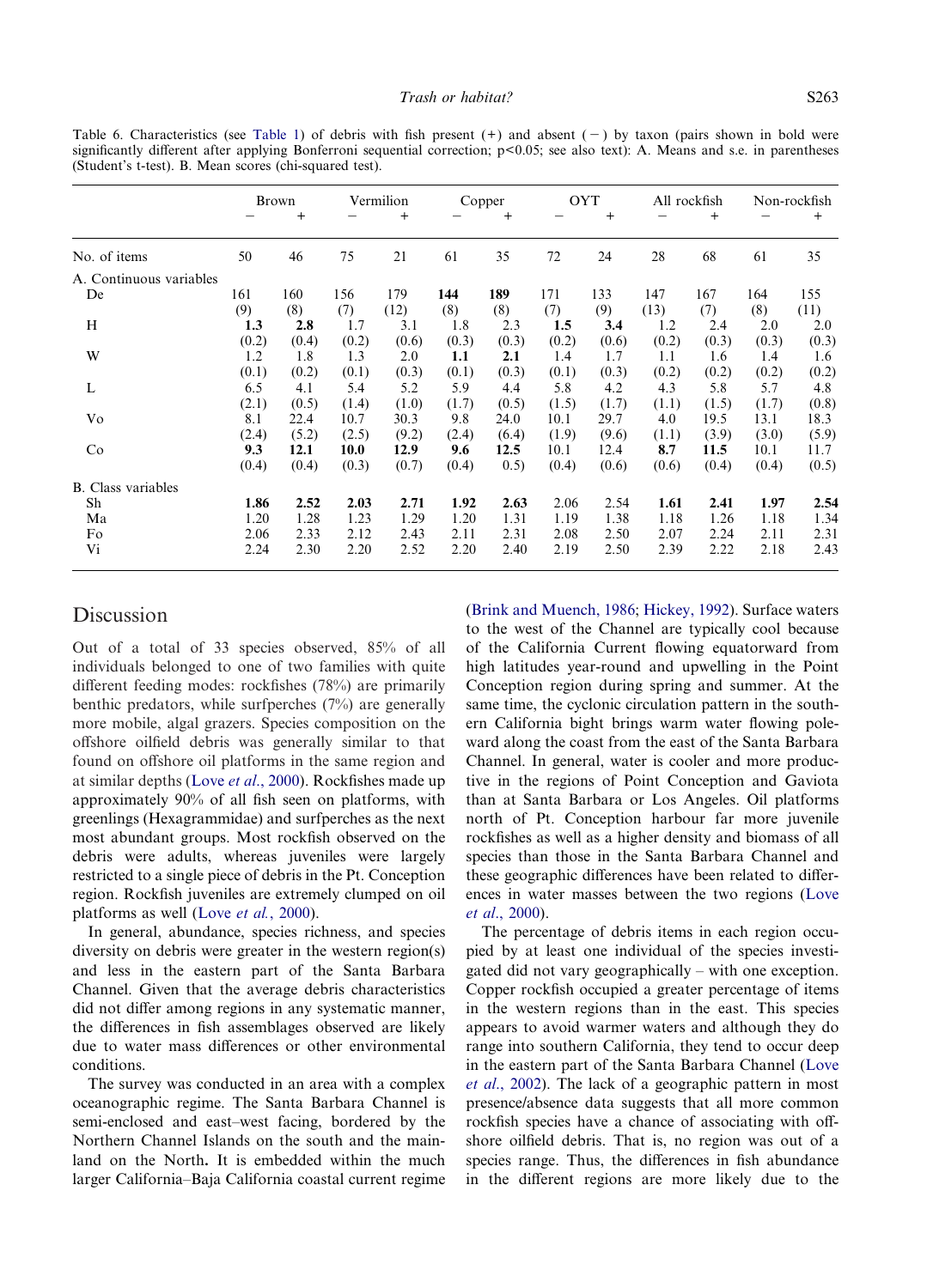oceanographic or environmental conditions that any systematic regional differences in the debris.

The offshore oilfield debris in California presents a unique opportunity to assess the fish assemblages in relation to the morphology of artificial structures because they are extremely variable in their physical characteristics. Several of these proved to be important determinants of the presence/absence of particular species as well as of their abundance. These included vertical profile, amount of shelter and complexity (a composite measure of size, shelter, and material variables and therefore not entirely independent). The results were fairly complex. No single characteristic was important for all species. However, all these aspects have been found to affect fish assemblages and population structure of individual species at both natural and artificial reefs in different ways and therefore this result may not come unexpectedly.

Vertical profile has been found to positively affect species richness, individual species abundance as well as recruitment of both benthic and pelagic fishes [\(Klima](#page-7-7) [and Wickham, 1971;](#page-7-7) West *et al.*[, 1994;](#page-7-8) [Brock and Kam,](#page-6-7) [1994;](#page-6-7) [Kellison and Sedberry, 1998;](#page-7-9) [Rilov and Benayahu,](#page-7-10) [1998\)](#page-7-10). According to our results, item height was positively related to the presence and abundance of 2 out of 4 rockfish species. Several possibilities exist to explain why the presence and abundance of benthic rockfishes might be positively related to vertical profile. Taller structures may provide a better visual cue for attraction. It has been suggested that reef height might be more important for attraction of pelagic species while the horizontal dimension might be more important for benthic species [\(Grove and Sonu, 1985\)](#page-6-8). Although we have not been able to characterize the pelagic fish community associated with debris, one possibility is that the increased vertical component was correlated with higher densities of small pelagic fishes which provided a prey resource for the benthic rockfish. Another possibility is that adult rockfish may be more mobile and occur more frequently off-bottom than previously thought, and higher structures may provide a visual orientation cue also for these species. Repeated debris surveys to better understand temporal variability in rockfish abundances may shed more light on this issue.

Shelter was also positively related to species richness, as well as to presence and abundance of most rockfishes. Cracks and crevices provide shelter from predators and sometimes have a strong effect on fish assemblages on natural [\(Risk, 1972;](#page-7-11) [Luckhurst and Luckhurst, 1978\)](#page-7-12) as well as artificial reefs [\(Hixon and Beets, 1989;](#page-7-13) [Kellison](#page-7-9) [and Sedberry, 1998\)](#page-7-9). [Kellison and Sedberry \(1998\)](#page-7-9) found that the size of holes in their artificial reefs did not affect number of species or individuals, but that reefs with holes had significantly more species and individuals than reefs without holes. [Hixon and Beets \(1989\)](#page-7-13) found a positive correlation between fish size and hole size and

an inverse relationship between abundance of large predatory fish and of small prey fish that was influenced by shelter size availability. We simply assessed the number of cracks, crevices, and holes within a large size range that would broadly fit adult rockfish. This may explain the positive relationship observed between shelter and species richness. Future work could strive to identify fish sizes as well as shelter sizes to understand better the function of debris. Complexity was a composite measure of several characteristics and therefore not independent. It is perhaps not surprising, then, that complexity was the most prevalent feature correlated with various metrics.

The data presented represent only a ''snapshot'' and issues of seasonality and interannual variation remain to be addressed. Previous studies have shown that seasonal variation in fish assemblages at natural and artificial reefs can be substantial [\(Carlisle](#page-6-2) *et al.*, 1964; [Hastings](#page-6-9) *et al.*[, 1975;](#page-6-9) [Molles, 1978\)](#page-7-14). Temperature changes, seasonal migrations, and patchy recruitment episodes are three potential factors accounting for temporal variability. Nevertheless, the relationships observed between fish fauna and particular features of oilfield debris may be worthwhile to include in artificial reef designs.

### References

- <span id="page-6-3"></span>Allen, M. J., and Moore, M. D. 1976. Fauna of offshore structures. Southern California Coastal Water Resources Project Annual Report, Long Beach, California, pp. 179– 186.
- <span id="page-6-1"></span>Ambrose, R. F. 1994. Mitigating the effects of a coastal power plant on a kelp forest community: rationale and requirements for an artificial reef. Bulletin of Marine Science, 55: 694–708.
- <span id="page-6-4"></span>Bascom, W., Mearns, A. J., and Moore, M. D. 1976. A biological survey of oil platforms in the Santa Barbara Channel. Journal of Petroleum Technology, 28: 1280–1284.
- <span id="page-6-0"></span>Bohnsack, J. A., Johnson, D. L., and Ambrose, R. F. 1991. Ecology of artificial reef habitats and fishes. *In* Artificial Habitats for Marine and Freshwater Fisheries, pp. 61–107. Ed. by W. Seaman, Jr, and L. M. Sprague. Academic Press, San Diego, California.
- <span id="page-6-6"></span>Brink, K. H., and Muench, R. D. 1986. Circulation in the Point Conception–Santa Barbara Channel region. Journal of Geophysical Research, 91: 877–895.
- <span id="page-6-7"></span>Brock, R. E., and Kam, A. K. H. 1994. Focusing the recruitment of juvenile fishes on coral reefs. Bulletin of Marine Science, 55: 623–630.
- <span id="page-6-2"></span>Carlisle, J. G. Jr, Turner, C. H., and Ebert, E. E. 1964. Artificial habitat in the marine environment. California Department of Fish and Game, Fishery Bulletin, 124. 93 pp.
- <span id="page-6-5"></span>Carr, M. H., and Hixon, M. A. 1997. Artificial reefs: the importance of comparisons with natural reefs. Fisheries, 22: 28–33.
- <span id="page-6-8"></span>Grove, R. S., and Sonu, C. J. 1985. Fishing reef planning in Japan. *In* Artificial Reefs: Marine and Freshwater Application, pp. 187–251. Ed. by F. D'Itri. Lewis Publishers Inc., Chelsea, Michigan.
- <span id="page-6-9"></span>Hastings, R. W., Ogren, L. H., and Mabry, M. T. 1975. Observations on the fish fauna associated with offshore oil